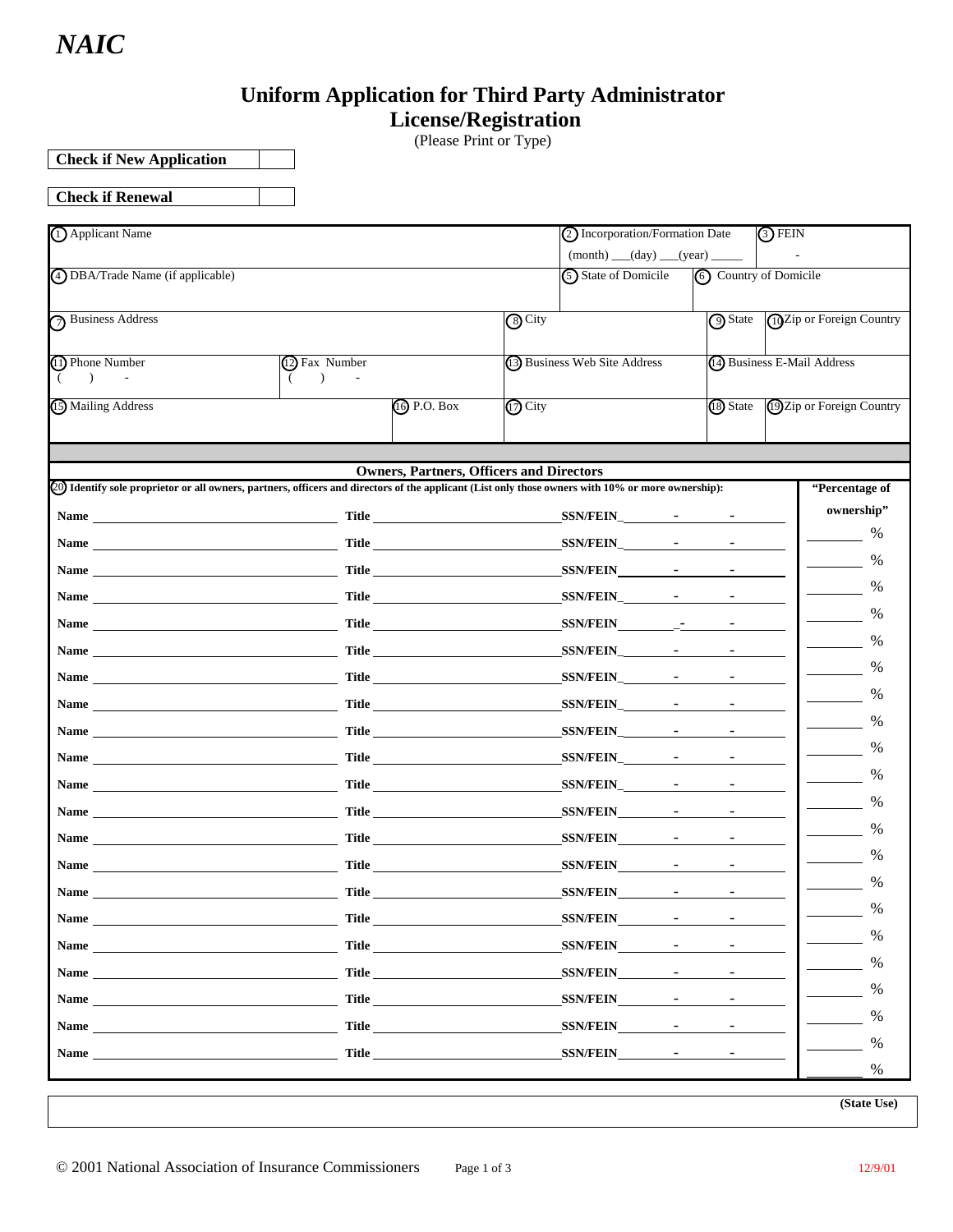**Jurisdictions**

|                                                        |                                      |                                                                                                                                                                                                                                                                                                                                                                                                                                                                                                                                                                                                                                                                                                                                                                                                                                                                                                                                                                                                                                                                                       | If Applicable, Check Resident Jurisdiction To Which You Are Applying |                               |                |           |     |    |
|--------------------------------------------------------|--------------------------------------|---------------------------------------------------------------------------------------------------------------------------------------------------------------------------------------------------------------------------------------------------------------------------------------------------------------------------------------------------------------------------------------------------------------------------------------------------------------------------------------------------------------------------------------------------------------------------------------------------------------------------------------------------------------------------------------------------------------------------------------------------------------------------------------------------------------------------------------------------------------------------------------------------------------------------------------------------------------------------------------------------------------------------------------------------------------------------------------|----------------------------------------------------------------------|-------------------------------|----------------|-----------|-----|----|
|                                                        |                                      |                                                                                                                                                                                                                                                                                                                                                                                                                                                                                                                                                                                                                                                                                                                                                                                                                                                                                                                                                                                                                                                                                       |                                                                      |                               |                |           |     |    |
| AL                                                     | <b>CT</b>                            | ID                                                                                                                                                                                                                                                                                                                                                                                                                                                                                                                                                                                                                                                                                                                                                                                                                                                                                                                                                                                                                                                                                    | <b>ME</b>                                                            | MT                            | NC             | R1        |     | VA |
| AK                                                     | DC                                   | IL                                                                                                                                                                                                                                                                                                                                                                                                                                                                                                                                                                                                                                                                                                                                                                                                                                                                                                                                                                                                                                                                                    | MD                                                                   | <b>NE</b>                     | <b>ND</b>      | <b>SC</b> |     | WA |
| AS                                                     | DE                                   | IN                                                                                                                                                                                                                                                                                                                                                                                                                                                                                                                                                                                                                                                                                                                                                                                                                                                                                                                                                                                                                                                                                    | MA                                                                   | <b>NV</b>                     | <b>OH</b>      | <b>SD</b> |     | WV |
| AZ                                                     | FL                                   | IA                                                                                                                                                                                                                                                                                                                                                                                                                                                                                                                                                                                                                                                                                                                                                                                                                                                                                                                                                                                                                                                                                    | MI                                                                   | <b>NH</b>                     | OK             | <b>TN</b> |     | WI |
| AR                                                     | GU                                   | KS                                                                                                                                                                                                                                                                                                                                                                                                                                                                                                                                                                                                                                                                                                                                                                                                                                                                                                                                                                                                                                                                                    | <b>MN</b>                                                            | <b>NJ</b>                     | <b>OR</b>      | <b>TX</b> |     | WY |
| CA                                                     | <b>GA</b>                            | KY                                                                                                                                                                                                                                                                                                                                                                                                                                                                                                                                                                                                                                                                                                                                                                                                                                                                                                                                                                                                                                                                                    | MS                                                                   | <b>NM</b>                     | PA             | UT        |     |    |
| $\overline{CO}$                                        | H                                    | LA                                                                                                                                                                                                                                                                                                                                                                                                                                                                                                                                                                                                                                                                                                                                                                                                                                                                                                                                                                                                                                                                                    | MO                                                                   | ${\rm NY}$                    | PR             | <b>VT</b> |     |    |
|                                                        |                                      |                                                                                                                                                                                                                                                                                                                                                                                                                                                                                                                                                                                                                                                                                                                                                                                                                                                                                                                                                                                                                                                                                       |                                                                      |                               |                |           |     |    |
|                                                        |                                      | If Applicable, Check Non-Resident Jurisdiction (s) To Which You Are Applying                                                                                                                                                                                                                                                                                                                                                                                                                                                                                                                                                                                                                                                                                                                                                                                                                                                                                                                                                                                                          |                                                                      |                               |                |           |     |    |
|                                                        |                                      |                                                                                                                                                                                                                                                                                                                                                                                                                                                                                                                                                                                                                                                                                                                                                                                                                                                                                                                                                                                                                                                                                       |                                                                      |                               |                |           |     |    |
| AL                                                     | <b>CT</b>                            | ID                                                                                                                                                                                                                                                                                                                                                                                                                                                                                                                                                                                                                                                                                                                                                                                                                                                                                                                                                                                                                                                                                    | МE                                                                   | МT                            | N <sub>C</sub> | <b>RI</b> |     | VA |
| AK                                                     | DC                                   | $_{\rm IL}$                                                                                                                                                                                                                                                                                                                                                                                                                                                                                                                                                                                                                                                                                                                                                                                                                                                                                                                                                                                                                                                                           | MD                                                                   | NE                            | <b>ND</b>      | <b>SC</b> |     | WA |
| AS                                                     | DE                                   | IN                                                                                                                                                                                                                                                                                                                                                                                                                                                                                                                                                                                                                                                                                                                                                                                                                                                                                                                                                                                                                                                                                    | MA                                                                   | <b>NV</b>                     | <b>OH</b>      | <b>SD</b> |     | WV |
| AZ                                                     | FL                                   | IA                                                                                                                                                                                                                                                                                                                                                                                                                                                                                                                                                                                                                                                                                                                                                                                                                                                                                                                                                                                                                                                                                    | MI                                                                   | NH                            | OK             | <b>TN</b> |     | WI |
| AR                                                     | GU                                   | KS                                                                                                                                                                                                                                                                                                                                                                                                                                                                                                                                                                                                                                                                                                                                                                                                                                                                                                                                                                                                                                                                                    | <b>MN</b>                                                            | <b>NJ</b>                     | <b>OR</b>      | <b>TX</b> |     | WY |
| CA                                                     | <b>GA</b>                            | KY                                                                                                                                                                                                                                                                                                                                                                                                                                                                                                                                                                                                                                                                                                                                                                                                                                                                                                                                                                                                                                                                                    | MS                                                                   | $\rm{NM}$                     | PA             | UT        |     |    |
| CO                                                     | H <sub>I</sub>                       | LA                                                                                                                                                                                                                                                                                                                                                                                                                                                                                                                                                                                                                                                                                                                                                                                                                                                                                                                                                                                                                                                                                    | M <sub>O</sub>                                                       | NY                            | PR             | <b>VT</b> |     |    |
|                                                        |                                      |                                                                                                                                                                                                                                                                                                                                                                                                                                                                                                                                                                                                                                                                                                                                                                                                                                                                                                                                                                                                                                                                                       |                                                                      |                               |                |           |     |    |
|                                                        |                                      |                                                                                                                                                                                                                                                                                                                                                                                                                                                                                                                                                                                                                                                                                                                                                                                                                                                                                                                                                                                                                                                                                       |                                                                      | <b>Background Information</b> |                |           |     |    |
| a)<br>b)<br>$\mathbf{c}$ )<br>or occupational license? | a copy of the charging document, and | If you answer yes, you must attach to this application:<br>a written statement explaining the circumstances of each incident,<br>a copy of the official document which demonstrates the resolution of the charges or any final judgment<br>2. Has the applicant or any owner, partner, officer or director ever been involved in an administrative proceeding regarding any professional<br>"Involved" means having a license censured, suspended, revoked, canceled, terminated; or, being assessed a fine, placed on<br>probation or surrendering a license to resolve an administrative action. "Involved" also means being named as a party to an<br>administrative or arbitration proceeding which is related to a professional or occupational license. "Involved" also means having a<br>license application denied or the act of withdrawing an application to avoid a denial. You may exclude terminations due solely to<br>noncompliance with continuing education requirements or failure to pay a renewal fee.<br>If you answer yes, you must attach to this application: |                                                                      |                               |                |           | Yes | No |
| a)<br>b)<br>c)                                         |                                      | a written statement identifying the type of license and explaining the circumstances of each incident,<br>a copy of the Notice of Hearing or other document that states the charges and allegations, and<br>a copy of the official document which demonstrates the resolution of the charges or any final judgment.<br>3. Has any demand been made or judgment rendered against the applicant or any owner, partner, officer or director for overdue monies by an<br>insurer, insured, producer, or anyone else or have you ever been subject to a bankruptcy proceeding?<br>If you answer yes, submit a statement summarizing the details of the indebtedness and arrangements for repayment.                                                                                                                                                                                                                                                                                                                                                                                        |                                                                      |                               |                |           | Yes | No |
|                                                        |                                      | 4. Has the applicant or any owner, partner, officer or director ever been notified by any jurisdiction to which you are applying of any<br>delinquent tax obligation that is not the subject of a repayment agreement?                                                                                                                                                                                                                                                                                                                                                                                                                                                                                                                                                                                                                                                                                                                                                                                                                                                                |                                                                      |                               |                |           | Yes | No |
|                                                        |                                      |                                                                                                                                                                                                                                                                                                                                                                                                                                                                                                                                                                                                                                                                                                                                                                                                                                                                                                                                                                                                                                                                                       |                                                                      |                               |                |           |     |    |
|                                                        |                                      | 5. Is the applicant or any owner, partner, officer or director a party to, or ever been found liable in any lawsuit or arbitration proceeding<br>involving allegations of fraud, misappropriation or conversion of funds, misrepresentation or breach of fiduciary duty?                                                                                                                                                                                                                                                                                                                                                                                                                                                                                                                                                                                                                                                                                                                                                                                                              |                                                                      |                               |                |           | Yes | No |
| a)<br>b)<br>c)                                         |                                      | If you answer yes, you must attach to this application:<br>a written statement summarizing the details of each incident,<br>a copy of the Petition, Complaint or other document that commenced the lawsuit or arbitration, and<br>a copy of the official document which demonstrates the resolution of the charges or any final judgment.                                                                                                                                                                                                                                                                                                                                                                                                                                                                                                                                                                                                                                                                                                                                             |                                                                      |                               |                |           |     |    |

a k